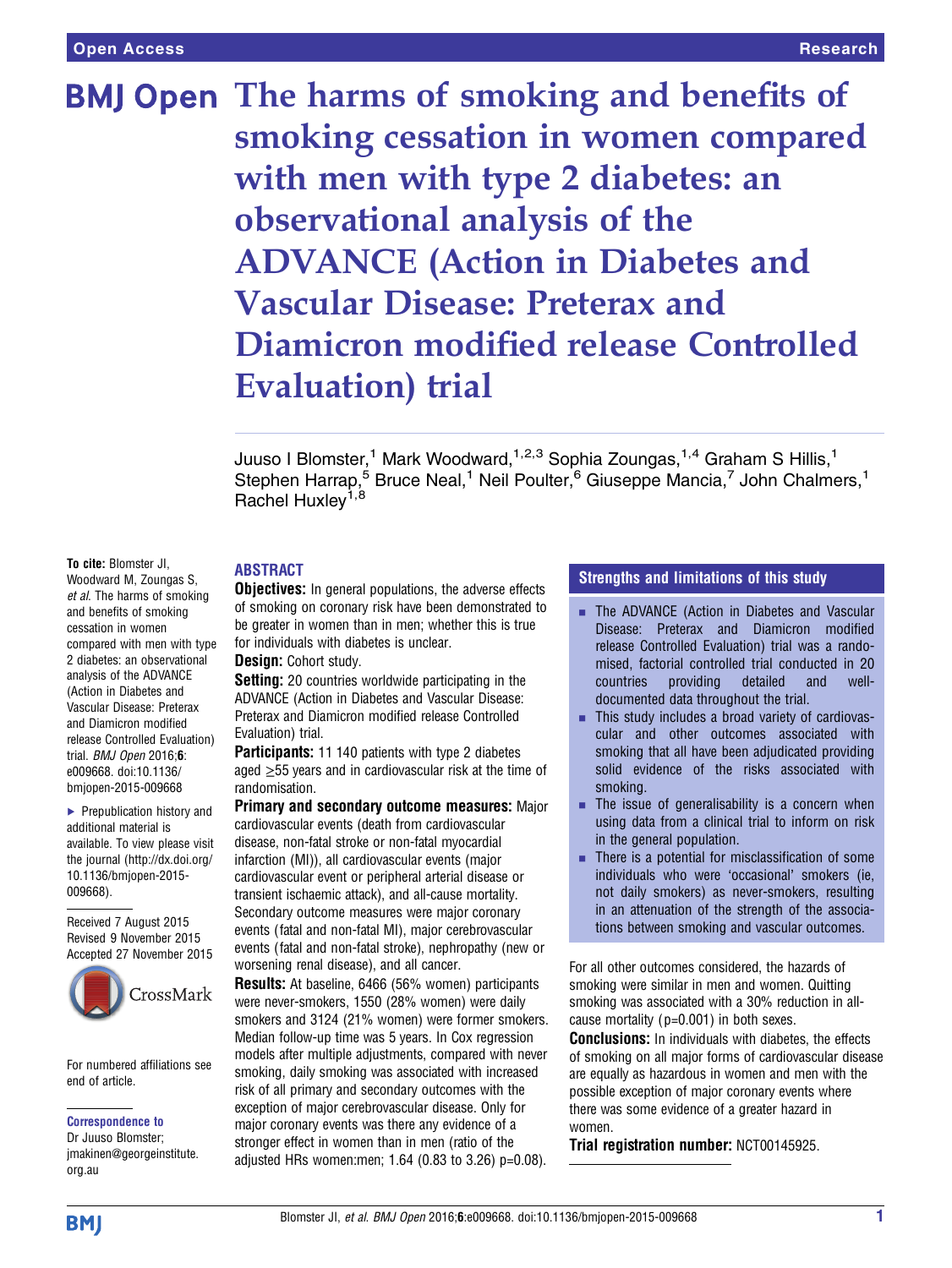# **INTRODUCTION**

In recent years, there has been a greater appreciation of the possible existence of important and clinically meaningful sex differences in the impact of risk factors on selected health outcomes. $\frac{1}{3}$  $\frac{1}{3}$  $\frac{1}{3}$  Type 2 diabetes has unequivocally been demonstrated to be a more potent risk factor for coronary heart disease (CHD) and stroke in women than in men. $1 \frac{3}{3}$  Similarly, cigarette smoking has also been shown to confer an excess risk of CHD in women than in men in otherwise healthy populations. For example, compared with never-smokers, women who smoke have a 25% greater relative risk of CHD than men independent of sex differences in the levels of other cardiovascular risk factors.[2 4](#page-6-0) Despite the almost universal acceptance of cigarette smoking as a major hazard for cardiovascular disease (CVD) in individuals with and without diabetes, the prevalence of smoking in those with diabetes (in whom the risk for CVD is already substantially elevated), in the USA and the UK is high and comparable to that of the general population at 20–  $25\%$ .<sup>[5 6](#page-6-0)</sup> According to a recent multicentre cohort study in Europe, the current smoking prevalence among individuals with type 2 diabetes is similar to that of the general population where current smokers are 25% vs  $28\%$  and never-smokers  $39\%$  vs  $42\%$ , respectively.<sup>7</sup>

In a recent meta-analysis that examined the effects of smoking on vascular risk among individuals with type 1 and/or 2 diabetes, although not formally tested, there was some evidence that women with diabetes who smoke are at increased risk of CHD (but not other vascular out-comes) compared with their male counterparts.<sup>[8](#page-6-0)</sup> Since this subgroup analysis was based on data from only two small studies, it precludes any definitive conclusions being drawn about the sex-specific nature of the association, and thus it remains to be determined whether smoking exerts a differential effect on vascular outcomes in women and men with diabetes.

In general populations, the adverse effects of smoking on coronary risk have been demonstrated to be greater in women than in men; whether this is true for individuals with diabetes is unclear. We sought to investigate smoking-associated risks in men and women with type 2 diabetes from 20 countries worldwide participating in the ADVANCE (Action in Diabetes and Vascular Disease: Preterax and Diamicron modified release Controlled Evaluation) trial.

# **METHODS**

We analysed the 11 140 patients enrolled on the ADVANCE study (ClinicalTrials.gov number NCT00145925). The ADVANCE study was a randomised, factorial, controlled trial conducted in 20 countries including participants aged at least 55 years who had been diagnosed with type 2 diabetes after the age of 30 years. All participants had a history of major macrovascular or microvascular disease or at least one additional cardiovascular risk factor. The study consisted of

two treatment arms, one comparing intensive with standard glycaemic control and another comparing active with standard antihypertensive treatment.

All analysed outcomes in the study were adjudicated. The primary outcomes consisted of major cardiovascular events (death from CVD, non-fatal stroke or non-fatal myocardial infarction (MI)), all cardiovascular events (major cardiovascular event or peripheral arterial disease or transient ischaemic attack) and all-cause mortality. $9-11$  $9-11$  The secondary outcomes comprised major coronary events (fatal and non-fatal MI), major cerebrovascular events (fatal and non-fatal stroke), nephropathy (new or worsening renal disease) and all cancer. $\frac{9-11}{9}$  $\frac{9-11}{9}$  $\frac{9-11}{9}$  Smoking was categorised, by self-report, into three groups including daily smoking, former smoking and never smoking. Daily smoking was defined by daily cigarette smoking (at least one). 'Previous smoking of at least one cigarette daily or nearly daily for at least a year' was used to classify 'former smoking'. Time since smoking cessation in former smokers at randomisation was recorded in years. Written informed consents were obtained from all study participants. The study eligibility criteria and study methods, $\overline{9}$  $\overline{9}$  $\overline{9}$  as well as the main results, $10^{-11}$  have been published previously.

#### Statistical analyses

The main analyses included assessing daily smoking versus never smoking and former smoking versus daily smoking. Besides sex as the factor of interest, the HRs from Cox models were adjusted for age, body mass index, randomised treatment groups, glycated haemoglobin, high-density lipoprotein cholesterol, low-density lipoprotein cholesterol, triglycerides, creatinine clearance, systolic blood pressure (SBP), heart rate, duration of diabetes, history of CVD, any blood pressure medication, any lipid-lowering medication and use of acetyl salicylic acid or thienopyridines, exercise times per week (minimum 15 min/time), habit of weekly use of alcohol and higher education (age at the time of finishing highest level of education >15 years). Interactions between sex and smoking habit were tested for each studied outcome, and the ratio of the HRs (women: men) were calculated. Incidence rates per 1000 person years for primary and secondary outcomes were calculated by sex and smoking status at baseline. Sensitivity analyses were conducted comparing the outcomes in former versus never-smokers and in those smokers who had quit smoking more than 10 years and less than 10 years since study baseline. Analyses were performed using SAS V.9.3 (SAS Institute Inc, Cary, North Carolina).

### RESULTS

At baseline, of the 11 140 study participants, 14% were daily smokers (17% men and 9% women) and 28% were former smokers (38% men and 14% women). [Table 1](#page-2-0) describes the general characteristics of the study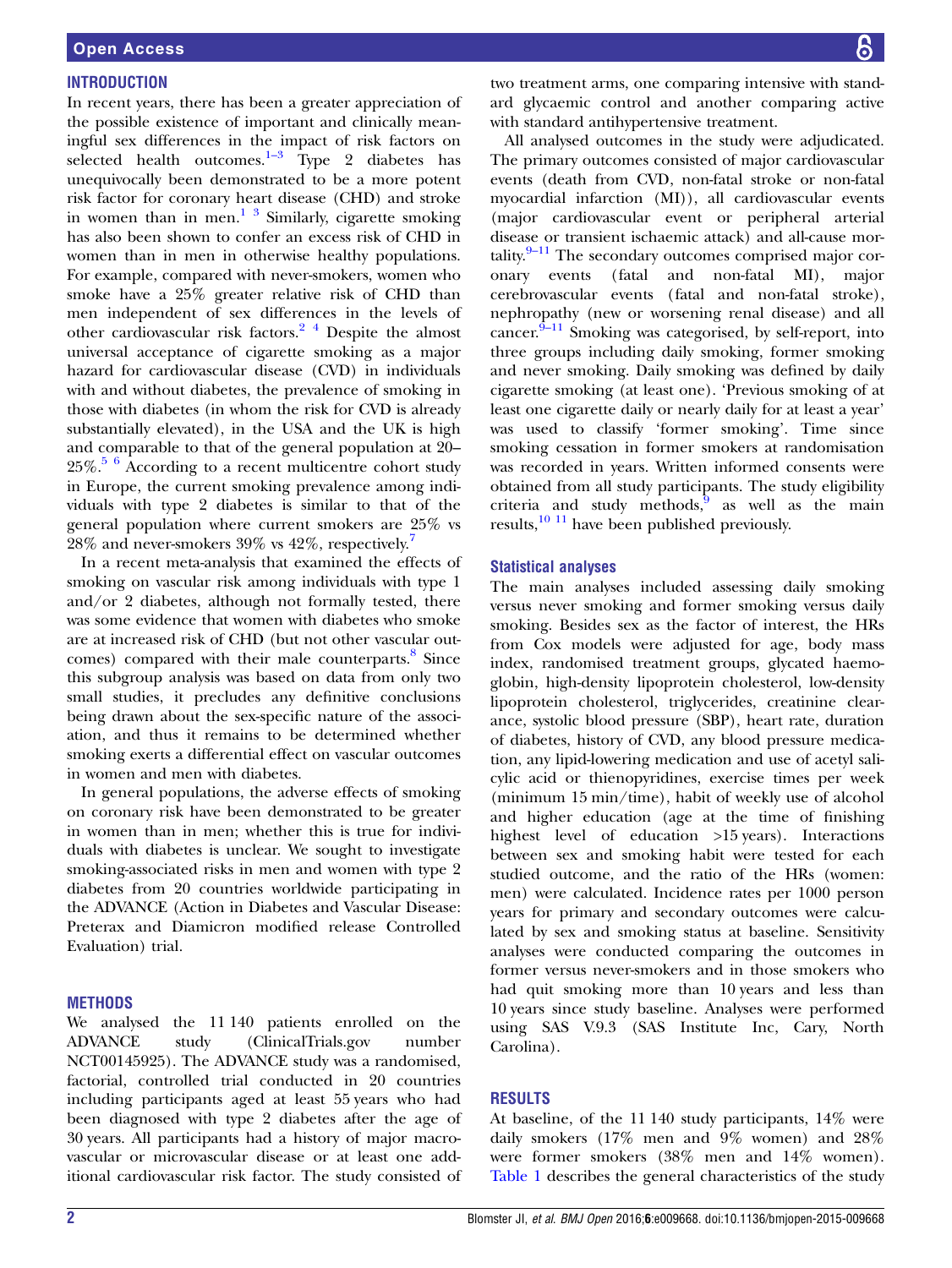<span id="page-2-0"></span>

|                                                   | <b>Men</b>   |              |               | <b>Women</b> |              |               |
|---------------------------------------------------|--------------|--------------|---------------|--------------|--------------|---------------|
|                                                   | <b>Never</b> | <b>Daily</b> | <b>Former</b> | <b>Never</b> | <b>Daily</b> | <b>Former</b> |
| Number of individuals                             | 2825         | 1116         | 2466          | 3641         | 434          | 658           |
| Age (years)                                       | 66.4 (6.1)   | 62.3(5.9)    | 66.9(6.5)     | 65.7(6.2)    | 62.9(5.8)    | 67.1(6.7)     |
| Body mass index $(kg/m^2)$                        | 27.3(4.6)    | 27.7(4.9)    | 28.9(4.6)     | 28.2(5.5)    | 29.8(5.8)    | 31.3(5.9)     |
| Current weekly alcohol use (%)                    | 32.3         | 46.4         | 55.4          | 9.0          | 20.0         | 27.1          |
| History of macrovascular disease (%)              | 34.3         | 30.7         | 43.0          | 25.2         | 17.7         | 33.4          |
| History of microvascular disease (%)              | 11.1         | 8.7          | 10.6          | 11.0         | 7.8          | 7.6           |
| History of stroke (%)                             | 11.1         | 8.0          | 8.8           | 9.2          | 4.6          | 7.4           |
| Age at completion of highest level of             | 20.0(7.3)    | 19.3(6.9)    | 18.7(7.4)     | 17.1(7.1)    | 17.6(6.6)    | 17.3(7.1)     |
| education (years)                                 |              |              |               |              |              |               |
| Systolic blood pressure (mm Hg)                   | 144.1 (20.8) | 141.0 (20.8) | 147.3 (21.0)  | 145.3(2.2)   | 142.5 (20.9) | 147.5 (22.9)  |
| Diastolic blood pressure (mm Hg)                  | 81.0(11.0)   | 81.1(10.9)   | 81.7(10.7)    | 75.7 (11.5)  | 79.7 (11.0)  | 80.0(11.3)    |
| Heart rate (bpm)                                  | 74 (12)      | 75 (12)      | 72 (13)       | 76 (12)      | 75(11)       | 74 (11)       |
| Total cholesterol (mmol/L)                        | 4.92(1.14)   | 5.10(1.10)   | 4.87(1.05)    | 5.60(1.22)   | 5.51(1.23)   | 5.35(1.17)    |
| HDL cholesterol (mmol/L)                          | 1.21(0.34)   | 1.18(0.30)   | 1.17(0.31)    | 1.35(0.37)   | 1.30(0.37)   | 1.32(0.36)    |
| LDL cholesterol (mmol/L)                          | 2.96(0.96)   | 3.07(1.02)   | 2.87(0.98)    | 3.38(1.05)   | 3.31(1.09)   | 3.13(1.03)    |
| Triglycerides (mmol/L)                            | 1.77(1.21)   | 2.06(1.30)   | 1.94(1.29)    | 2.04(1.33)   | 2.11(1.30)   | 2.04(1.23)    |
| HbA <sub>1</sub> c $(\%)$                         | 7.45 (1.52)  | 7.67(1.59)   | 7.35(1.38)    | 7.65(1.70)   | 7.45(1.49)   | 7.40 (1.38)   |
| Exercise times per week, (minimum<br>15 min/time) | 9.0(10.8)    | 9.3(12.2)    | 8.6(9.9)      | 9.0(11.5)    | 7.8(7.7)     | 7.5(8.1)      |
| Creatinine clearance (mL/min)                     | 81.9(27.0)   | 93.5(30.3)   | 85.9 (28.2)   | 76.7 (28.3)  | 83.7 (27.2)  | 81.1(28.3)    |
| ACE/ARB medication (%)                            | 46.7         | 43.7         | 54.2          | 43.6         | 50.2         | 55.2          |
| $\beta$ -blocker (%)                              | 24.6         | 20.2         | 28.0          | 22.3         | 26.5         | 29.6          |
| Any blood pressure medications (%)                | 74.8         | 67.3         | 75.3          | 77.0         | 72.4         | 80.2          |
| Lipid-lowering medication (%)                     | 32.0         | 36.0         | 45.5          | 27.4         | 41.7         | 49.5          |
| Aspirin or thienopyridines (%)                    | 48.8         | 47.9         | 54.7          | 39.7         | 40.1         | 49.8          |
| Duration of diabetes (years)                      | 8.6(6.7)     | 6.4(5.6)     | 7.9(6.4)      | 8.2(6.2)     | 6.4(5.8)     | 7.2(6.2)      |

population by sex, whereas the corresponding figures of the entire population have been published previously.<sup>[12](#page-6-0)</sup> Daily smokers were younger, which may account in part for the shorter duration of diabetes and lower SBP in this subgroup compared with the other two subgroups  $(p<0.01$  in all).

The median duration of follow-up was 5 years, during which time 1147 (10%) participants experienced a major cardiovascular event and 1031 (9%) patients died. From the 11 140 participants in the ADVANCE study, 15 were lost to follow-up. In the entire cohort, the risk for allcause mortality associated with daily smoking was increased (HR 1.52, 95% CI 1.27 to 1.83, <0.0001), and in the analyses by sex the risk was higher in women (men; HR 1.45, 95% CI 1.18 to 1.80, p=0.0006, women; HR 1.78, 95% CI 1.23 to 2.59, p=0.0025). In the subgroup of daily and never-smokers, major cardiovascular events were experienced by 772 participants (57% men; 43% women) and 664 patients (59% men; 41% women) died. The corresponding numbers in former and daily smokers were 526 (85% men; 15% women) and 513 patients (84% men; 16% women), respectively. Detailed numbers for each outcome are reported in fi[gures 1](#page-3-0) and [2.](#page-3-0)

Web table 1 shows the incidence rates for each outcome by sex and smoking status; there are higher incidence rates among former compared with daily smokers in men and women, whereas never-smokers

tend to have lower incidences in studied outcomes with the exception of major cerebrovascular events.

As shown in fi[gure 2,](#page-3-0) cigarette smoking was associated with a significantly increased risk for all of the primary and most of the secondary outcomes in individuals with type 2 diabetes: the risk of all-cause mortality and all cancer was increased by about 60% in smokers compared with never-smokers. For all other outcomes, smoking increased the relative risk by between onequarter to one-third compared with never-smokers. There was no obvious association with major cerebrovascular events (HR 1.04 (95% CI 0.77 to 1.41)). In the analysis comparing the sex-specific HRs, the effects of smoking were broadly comparable in women and men for each of the outcomes with the exception of major coronary events: compared with never-smokers, women who smoked had an approximately 60% greater risk (ratio of HRs 1.64 (95% CI 0.83 to 3.26; p=0.081) compared with men in fi[gure 1\)](#page-3-0).

Smoking cessation was associated with a reduced risk of all-cause mortality (HR 0.70 (95% CI 0.57 to 0.87) for former vs daily smoking; p=0.0012) with non-significant reductions in all other outcomes (fi[gure 3\)](#page-4-0). The improvements in outcomes associated with quitting were consistent in women and men as shown in fi[gure 4.](#page-4-0) Compared with never-smokers, the effect of quitting smoking on most outcomes diminished but did not fully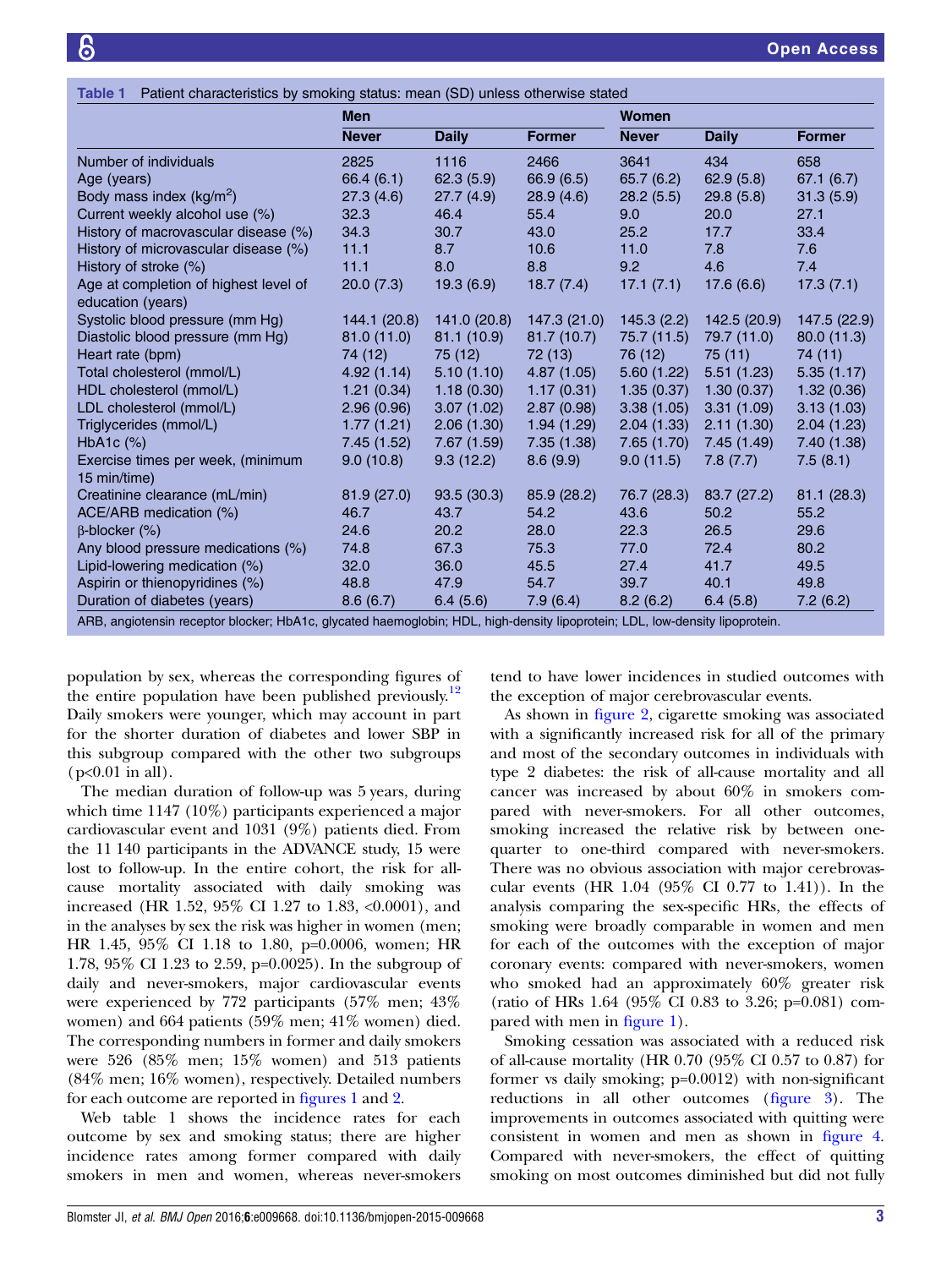<span id="page-3-0"></span>

Figure 1 HR and 95% CIs for daily smoking versus never smoking. The total number of individuals is 8016. Cox models adjusted for age, sex, body mass index, randomised treatment groups, glycated haemoglobin, high-density lipoprotein cholesterol, low-density lipoprotein cholesterol, triglycerides, creatinine clearance, systolic blood pressure, heart rate, duration of diabetes, history of cardiovascular disease, any blood pressure medication, any lipid-lowering medication, use of acetyl salicylic acid or thienopyridines, exercise times per week, alcohol use and level of education.

negate the risks associated with past smoking habits (see web table 2). The benefits of quitting smoking, however, were, in general, greater in those individuals who had quit smoking for more than 10 years since study enrolment than in those who had quit less than 10 years before study initiation (see web table 3).

## **DISCUSSION**

In this trial population of more than 11 000 patients with type 2 diabetes, cigarette smoking was associated with a significantly increased risk of all cancer, CVD and all-cause mortality, consistent with what we know about the harms of prolonged smoking from observational studies. Importantly, in this population, which is already at substantially greater risk of premature mortality, smoking cessation was associated with a significant 30% reduction in all-cause mortality. The hazards of smoking,

and conversely the benefits of smoking cessation, were broadly comparable in women and men, with the possible exception of major coronary events where there was some suggestion of a greater adverse effect of smoking in women compared with men. With respect to all other outcomes, the effects of quitting smoking in comparison to daily smoking were less pronounced; this may have been due to a relatively short period of follow-up combined with a lack of efficacy of smoking cessation (subsequent to a history of prolonged smoking) to negate the risk for some of the outcomes (especially cancer) under investigation. There was, however, some evidence that the longer the period of smoking cessation prior to study baseline, the greater the benefits (>10 years), a finding consistent with the literature. Alternatively, since a higher proportion of former (43% in men and 33% in women) compared



Figure 2 Ratio of the HRs (women:men) for daily smoking versus never smoking. \*Total number of women is 4075 and men is 3941. Cox model adjustments are as in figure 1.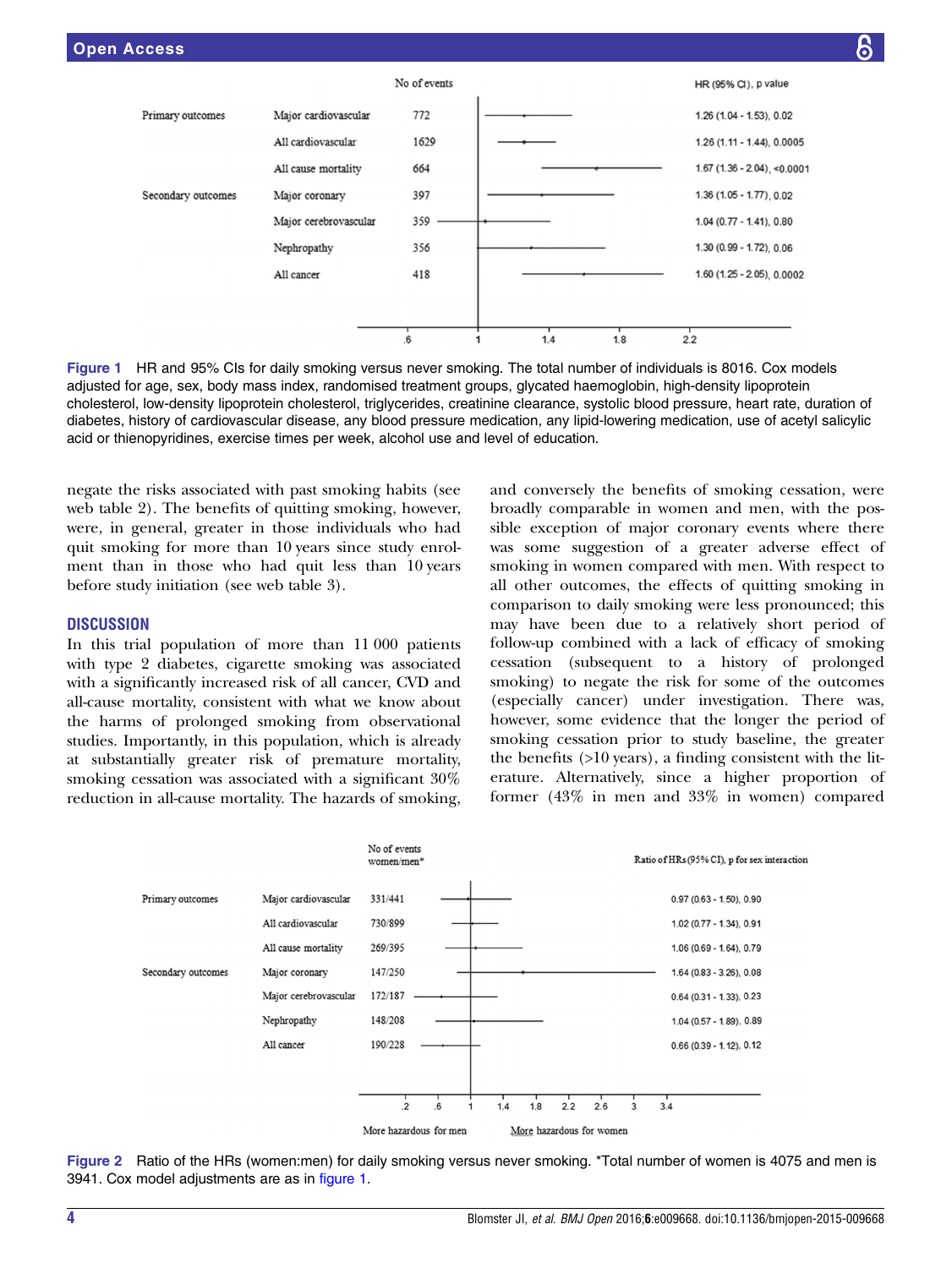<span id="page-4-0"></span>

Figure 3 HR and 95% CIs for former versus daily smoking. The total number of individuals is 4674. Cox model adjustments are as in [figure 1](#page-3-0).

with daily smokers (31% in men and 20% in women) already had a history of macrovascular disease (which may have been the reason for quitting) at baseline, former smokers would therefore have had an increased susceptibility towards an adverse CVD outcome compared with daily smokers, a risk that is not sufficiently ameliorated by quitting smoking.

Previously, a large-scale meta-analysis of 75 cohort studies combining information on more than 4 million individuals (predominantly free from CVD at study baseline) and more than 67 000 CHD events suggested that the coronary hazards of smoking are stronger in women than in men, even after consideration of sex differences in other major cardiovascular risk factors that may con-found the association.<sup>[2](#page-6-0)</sup> Similarly, in the current study, on the basis of about 400 coronary events, there was some weak evidence that among individuals with diabetes, the

effects of smoking on coronary outcomes are more hazardous in women than in men, although the test for interaction was of borderline statistical significance (p=0.081). The potential mechanism responsible for the greater adverse effects of smoking on CHD risk in women than in men remains speculative. Historically, women have been more likely to be undertreated with respect to their cardiovascular risk, but more contemporary studies have indicated that the sex disparity in treatment is diminishing. Since all of the participants in this study were recruited into the ADVANCE trial, women and men were treated and monitored according to the trial protocol. We therefore consider it unlikely that women were undertreated relative to men. Rather, the tendency for women who smoke to be at greater coronary hazard compared with men may be due to behavioural or physiological sex differences in smokers; for



Figure 4 Ratio of the HRs (women:men) for former versus daily smoking. \*Total number of women is 1092 and men is 3582. Cox model adjustments are as in [figure 1.](#page-3-0)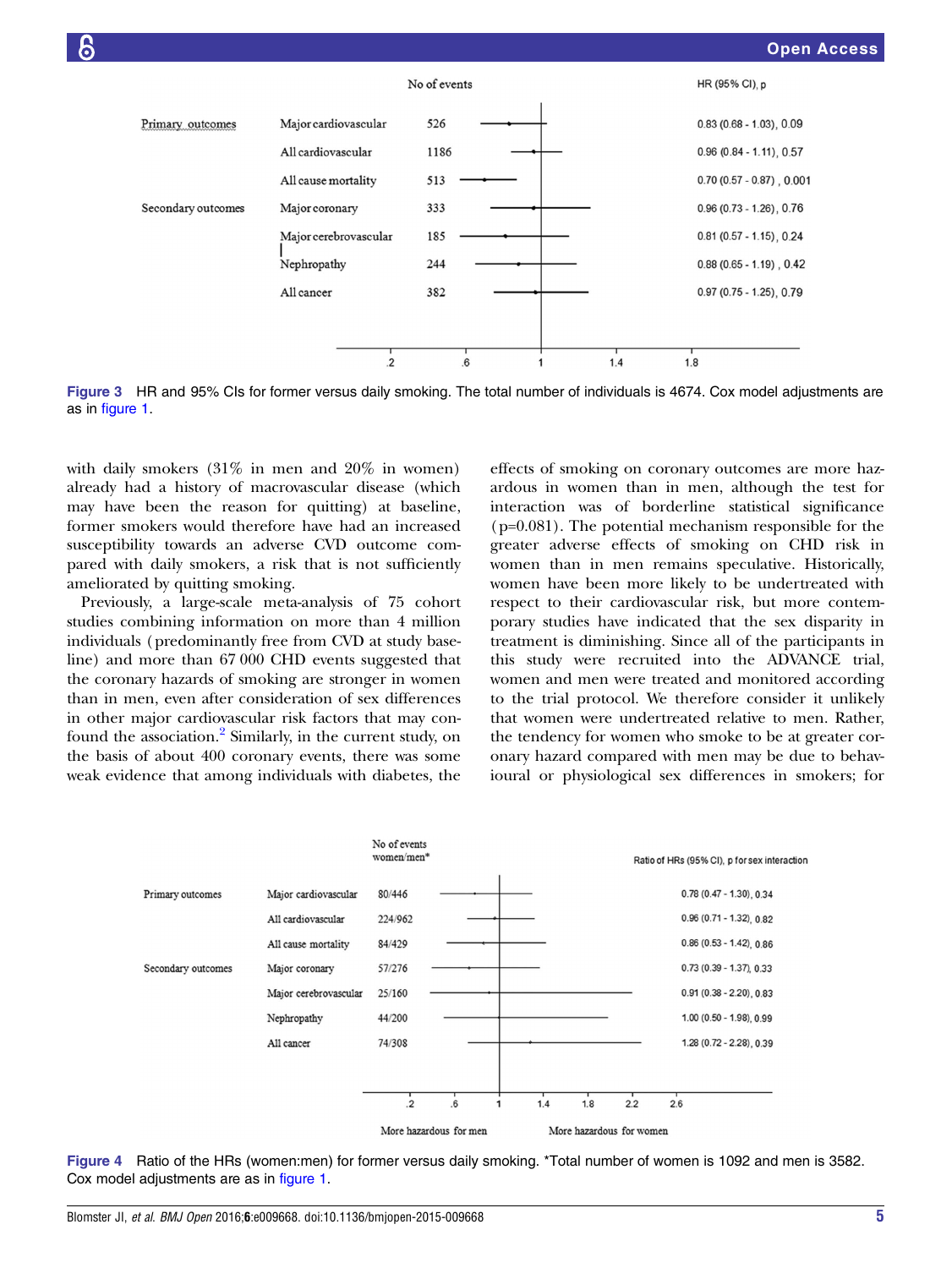example, absorption of nicotine has been reported to be greater among women than men.<sup>[13](#page-6-0)</sup>

For major cerebrovascular disease, there was no evidence of a sex difference in the impact of smoking on subsequent cerebrovascular risk, which again is consistent with findings from a large meta-analysis. $<sup>4</sup>$  $<sup>4</sup>$  $<sup>4</sup>$  The lack</sup> of any clear evidence of a sex difference in smoking-related risk of stroke (in contrast to CHD) is an interesting finding, which potentially suggests that the sex difference in smoking-related risk of CHD is unlikely to be mediated by differences in smoking-related behaviour (such as a greater degree of smoke inhalation by women) because the sex effect would also be shown for stroke. Instead, it is plausible that some of the pathways mediating the relationship between smoking and coronary risk are more susceptible to the antioestrogenic effect of smoking than those governing the relationship between smoking and stroke risk. For example, reduced oestrogen levels in smokers are considered to impact negatively on components of the lipid profile (a major risk factor for CHD and, to a lesser extent, for stroke) causing elevations in total cholesterol and triglycerides while lowering levels of high-density lipoprotein cholesterol.[14](#page-6-0)

The lack of power to reliably examine sex differences in the effects of smoking is a limitation of this study; specifically, the proportion of women who were current and former smokers was substantially less than in men, which is likely to have limited the ability to detect sex-specific effects and any small but real sex differences in the associations between smoking and outcomes. However, to the best of our knowledge, this is the first study in a trial population of individuals with diabetes that has explored the sex-specific effects of smoking on major disease outcomes. The issue of generalisability is also a concern when using data from a clinical trial to inform on risk in the general population. We further acknowledge the potential for misclassification of some individuals who were 'occasional' smokers (ie, not daily smokers) as never-smokers resulting in an attenuation of the strength of the associations between smoking and vascular outcomes. However, this limitation is also true of the vast majority of previous studies that have reported on the sex-specific association between smoking and health outcomes. Most studies largely defined smoking in one of two ways: smoking (yes/no) or as current, never and former, either of which have the potential for misclassification of an individual's smoking status at baseline as well as during follow-up.<sup>[2](#page-6-0)</sup> Similarly, a lack of information of change in smoking status over the duration of the trial may have resulted in some former smokers being misclassified as current smokers, which would be expected to diminish the effects of smoking on outcomes. However, in both instances, any misclassification is likely to have been non-differential between women and men, and thus the validity of the internal sex comparisons is unlikely to have been materially affected.

There was also no information on smoking intensity, which is likely to have been higher in men than in women. Moreover, these current data are not without precedent and are in agreement with a subgroup analysis of a meta-analysis that showed a greater adverse effect for CHD due to smoking among women with dia-betes compared with men.<sup>[8](#page-6-0)</sup>

In summary, the effects of smoking and quitting are broadly consistent between the sexes, although the possibility of a greater adverse effect of smoking on coronary outcomes in women as compared with men could not be precluded.

#### Author affiliations

<sup>1</sup>The George Institute for Global Health, Sydney, New South Wales, Australia <sup>2</sup>Nuffield Department of Population Health, The George Institute for Global Health, University of Oxford, Oxford, UK

<sup>3</sup>Department of Epidemiology, Johns Hopkins University, Baltimore, Maryland, USA

4 School of Public Health and Preventive Medicine, Monash University, Melbourne, Victoria, Australia

5 University of Melbourne and Royal Melbourne Hospital, Melbourne, Victoria, Australia

<sup>6</sup>Imperial College and St Mary's Hospital, London, UK

<sup>7</sup>University of Milan-Bicocca and Instituto Auxologico Italiano, Milan, Italy <sup>8</sup>School of Public Health, Curtin University, Perth, Western Australia, Australia

Contributors JIB, RH and MW contributed to the conception, design, acquisition of data, analysis and interpretation of data. GSH, SZ, SH, BN, NP, GM and JC contributed to the acquisition of data, analysis and interpretation of data. JIB and RH drafted the manuscript and MW, GSH, SZ, SH, BN, NP, GM and JC revised it critically for important intellectual content. All the authors gave final approval of the version to be published. JIB is the guarantor.

Funding The ADVANCE study was supported by Servier (the major financial sponsor) and the National Health and Medical Research Council of Australia, grant numbers 211086 and 358395. JC and SH have received research grants from Servier, administered through the University of Sydney. NP received grants from the University of Sydney during the conduct of the ADVANCE study.

Competing interests JIB has a financial relationship with AstraZeneca and is employed by AstraZeneca. GM reports personal fees from BOEHRINGER INGELHEIM, BAYER AG, DAIICHI SANKYO, FERRER, MEDTRONIC, MENARINI INT, MERCK SERONO and NOVARTIS PHARMA, all outside the submitted work. BN reports grants from Janssen, Abbvie, Dr Reddy's Laboratories, Merck Schering Plough, Roche and other from Abbott, Novartis, Pfizer, Servier, Roche and Janssen, all outside the submitted work. JC, MW and SZ have received honoraria from Servier for speaking at scientific meetings.

Disclaimer The authors declare no financial relationship with any organisations that might have an interest in the submitted work in the previous three 3 years; no other relationships or activities that could appear to have influenced the submitted work.

Ethics approval Local ethics committee approval was required in all participating centres.

Provenance and peer review Not commissioned; externally peer reviewed.

Data sharing statement No additional data are available.

**Open Access** This is an Open Access article distributed in accordance with the Creative Commons Attribution Non Commercial (CC BY-NC 4.0) license, which permits others to distribute, remix, adapt, build upon this work noncommercially, and license their derivative works on different terms, provided the original work is properly cited and the use is non-commercial. See: [http://](http://creativecommons.org/licenses/by-nc/4.0/) [creativecommons.org/licenses/by-nc/4.0/](http://creativecommons.org/licenses/by-nc/4.0/)